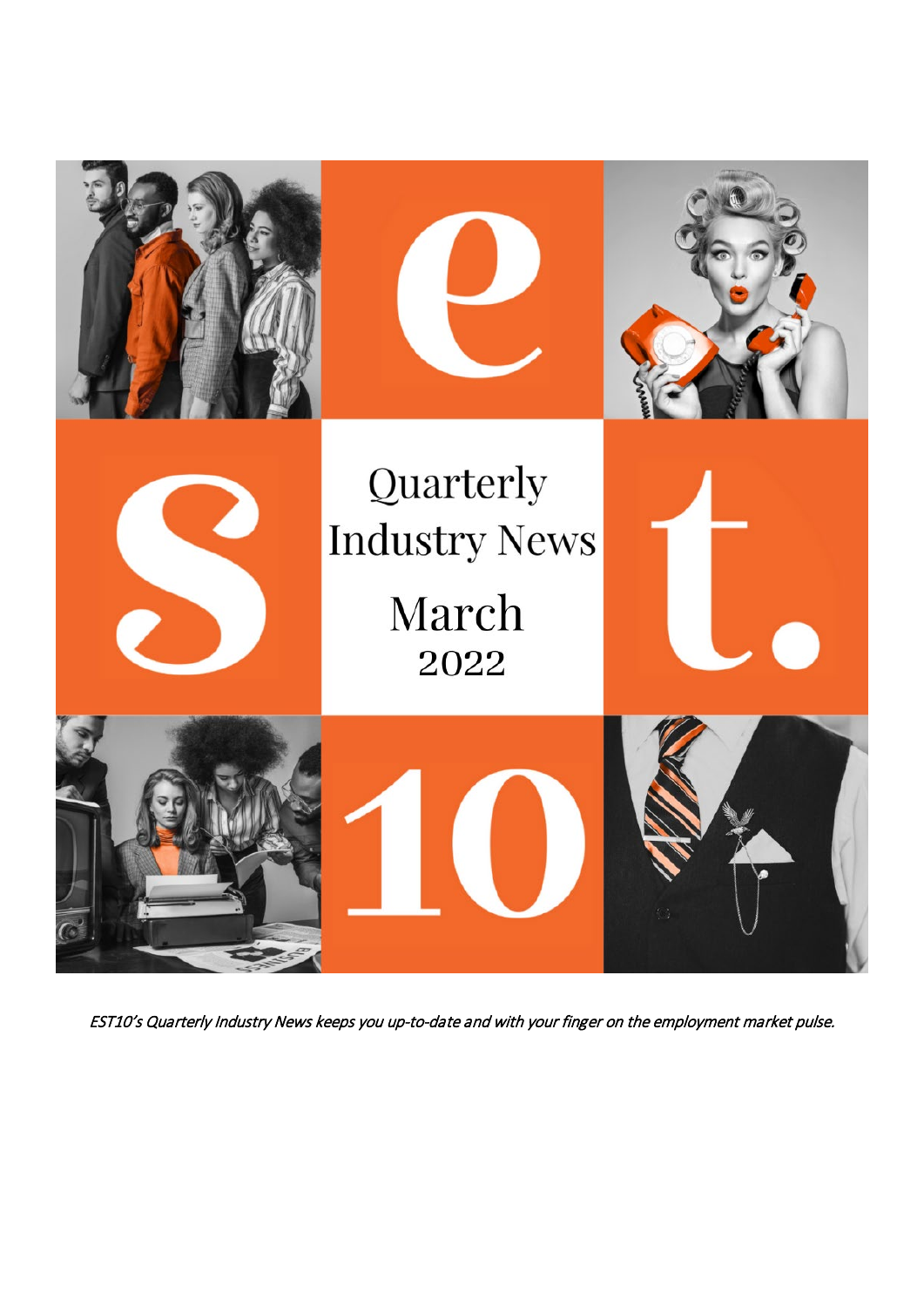#### **est10 Recruitment Quarterly Industry News Quarterly Industry News**

### **EST10's Quarterly Industry News March 2022**

*'Knowledge is a commodity to be shared. For knowledge to pay dividends, it should not remain the monopoly of the selected few.'* – Moutasem Algharati

We ended 2021, full of optimism and anticipation for a mighty 2022. And we haven't been let down! The kickoff in January was robust and has continued in the same fashion. Our job flow has increased significantly and at higher levels than pre-COVID-19. As recruiters in the administration space, I always maintain we are the first to feel a downturn and equally the pickup in market conditions. We have an acute understanding of the patterns and signals around us, painting the perfect picture of employment reality.



Most definitely though, Omicron put a spanner in the works- almost like a final hoorah and message of 'don't be in a rush to forget, I'm still around!' It impacted the workforce with hours worked falling by 8.8%. Bjorn Jarvis, head of labour statistics at the ABS, said " [usually only around 90,000 to 100,000 people in](https://www.afr.com/policy/economy/hours-worked-plummets-8-8pc-in-january-20220217-p59x8z)  [Australia are away from work sick for an entire week.](https://www.afr.com/policy/economy/hours-worked-plummets-8-8pc-in-january-20220217-p59x8z)  [In January 2022 it was around 450,000 people \(3.4 %](https://www.afr.com/policy/economy/hours-worked-plummets-8-8pc-in-january-20220217-p59x8z)  [of employed people\)](https://www.afr.com/policy/economy/hours-worked-plummets-8-8pc-in-january-20220217-p59x8z),"

The Reserve Bank of Australia is anticipating that growth will have slowed during the March quarter due to the spread of Omicron but, the impact on economic activity is expected to be much smaller than previous COVID-19 waves. Overall, growth of [4.25% is expected](https://www.rba.gov.au/publications/smp/2022/feb/economic-outlook.html)  [over 2022.](https://www.rba.gov.au/publications/smp/2022/feb/economic-outlook.html)

The unemployment rate continues to fall reaching a 13-year low of [4.2% in the first month of 2022](https://www.abs.gov.au/statistics/labour/employment-and-unemployment/labour-force-australia/latest-release) and it is predicted that this decline will continue, reaching [3.75% by December 2022.](https://www.rba.gov.au/publications/smp/2022/feb/economic-outlook.html) Additionally, after sitting at over 10% for the majority of 2020 and 2021 [youth unemployment figures were down to 9%](https://www.abs.gov.au/statistics/labour/employment-and-unemployment/labour-force-australia/latest-release) – the lowest since October 2008.

Job vacancies for November last year were [74.2%](https://www.abs.gov.au/statistics/labour/employment-and-unemployment/job-vacancies-australia/latest-release)  [higher than February 2020](https://www.abs.gov.au/statistics/labour/employment-and-unemployment/job-vacancies-australia/latest-release) a time when traditionally recruitment activity is lower. Over [42% of employers](https://lmip.gov.au/default.aspx?LMIP/GainInsights/EmployersRecruitmentInsights)  [are hiring right now,](https://lmip.gov.au/default.aspx?LMIP/GainInsights/EmployersRecruitmentInsights) with SEEK reporting in January, the highest numbers of jobs advertised in their 25-year history. We talked about the 'Great Resignation', then the 'Great Reshuffle' and now we have [the 'Great Job](https://www.afr.com/work-and-careers/careers/great-job-boom-low-unemployment-driving-record-low-job-applications-20220211-p59vs3)  [Boom', with demand up for workers across virtually](https://www.afr.com/work-and-careers/careers/great-job-boom-low-unemployment-driving-record-low-job-applications-20220211-p59vs3)  [every industry and level.](https://www.afr.com/work-and-careers/careers/great-job-boom-low-unemployment-driving-record-low-job-applications-20220211-p59vs3) This trend won't abate any time soon. You can expect it to continue through the year as the competition for skilled workers only increases.

# Permanent Market Update

As the return to the office continues, recruitment for us has picked up enormously. Adjusting to a new normal, businesses are looking to the future with [21%](https://lmip.gov.au/default.aspx?LMIP/GainInsights/EmployersRecruitmentInsights)  [expecting to increase staff](https://lmip.gov.au/default.aspx?LMIP/GainInsights/EmployersRecruitmentInsights) over the next 3 months. In an increasingly difficult candidate market businesses are turning to recruitment agencies to support their hiring efforts.

Candidates are prioritising a hybrid working model and most businesses are matching these expectations. Temp to perm as a hiring strategy is not recommended in our current market. The candidate pool is already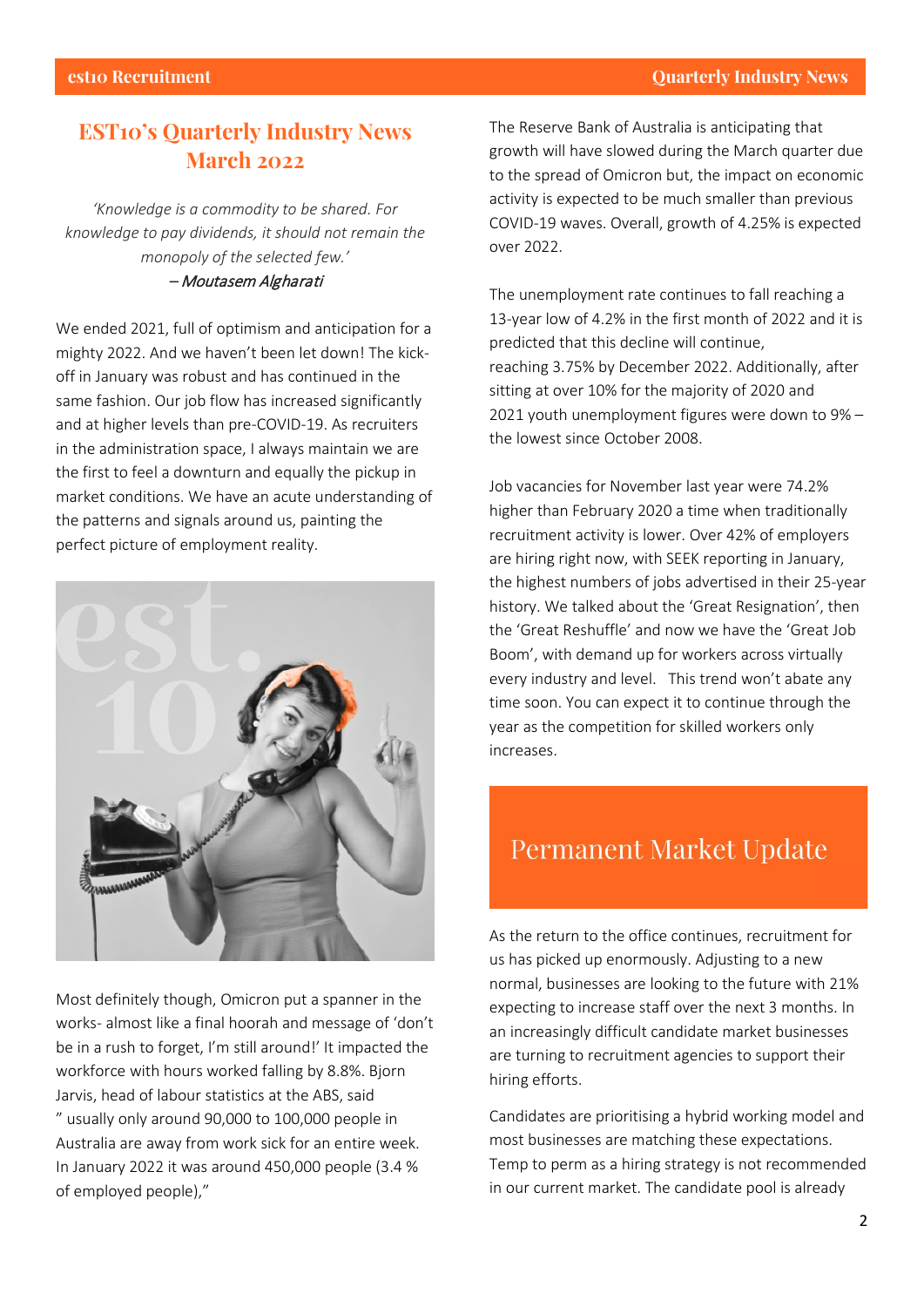### **est10 Recruitment Quarterly Industry News**

highly constricted, limiting your selection of talent even further. If your need is urgent, we suggest hiring a temp and simultaneously putting in place your permanent hiring strategy.

Salary increases are back to pre-pandemic levels with full-time earnings overall up [2.1% over 2021](https://www.abs.gov.au/media-centre/media-releases/average-full-time-earnings-21-cent-over-2021) and up [3.4 for white-collar workers.](https://www.afr.com/policy/economy/white-collar-salaries-surge-as-skills-shortages-hit-wages-20211117-p599ni) The report shows workers in the administrative and support services space had some of the lowest salary increases, belowaverage levels, at 2%. This is contrary to what we have seen specifically in NSW and Victoria. For nongovernment positions, within the administration space, we have seen increases on pre-pandemic salary levels between 10% to 20%. We are currently working on our latest EST10 salary guide, you can expect this out at the end of March!



With an abundance of jobs, almost on tap, market conditions provide candidates with stronger negotiating power. Passive job seekers are making up a large proportion of new hires, meaning approaches and headhunting is at an all-time high. Offers need to be enticing and not just a salary increase. Consider making yourself an employer of choice.

*'If you don't have an Executive Assistant, you are one.'* – Cameron Herold, The CEO Whisperer & Business Growth Guru

## **Temp Market Update**

The temporary market continues to remain strong. As a backup to challenges in hiring for permanent placements, clients are increasingly turning to temporary options.

Working Holiday Visa holders are slowly making a return to Australia. According to ABC News, there are almost [30,000 working holiday-maker visa holders](https://www.abc.net.au/news/rural/2022-02-12/farm-labour-shortage-unaffected-by-holiday-visa-surge/100822150?utm_campaign=abc_news_web&utm_content=link&utm_medium=content_shared&utm_source=abc_news_web)  [outside Australia.](https://www.abc.net.au/news/rural/2022-02-12/farm-labour-shortage-unaffected-by-holiday-visa-surge/100822150?utm_campaign=abc_news_web&utm_content=link&utm_medium=content_shared&utm_source=abc_news_web) With many of these expected to arrive by late April, we expect to see an influx of temporary workers over the coming months.

Additionally, increased flexibility in visa conditions allows individuals to work for the same employer beyond the previous 6-month limit. Longer-term assignments are more appealing for candidates and offer employees continuity over a longer period.

## Word on the Street

It would be remiss of us to provide an update without mention of 'The Great Resignation'. We are seeing people shifting and changing roles, but not to the degree the media would have us believe. I prefer to refer to it as the [reshuffle!](https://amp.theceomagazine.com/business/hr/great-resignation/)

That being said, hiring is far from easy. Businesses are facing the challenge of retaining their employees, whilst attracting fresh talent to fill vacancies. Watch our [February Market update](https://est10.com.au/news/february-2022-market-update/) for suggestions on how to navigate this!

Coming soon… Employable workshops! Based on the 7 attributes from [Employable,](https://www.booktopia.com.au/employable-roxanne-calder/book/9780648980421.html) we will soon be offering workshops for your team. [74% of workers are willing](https://www.lorman.com/blog/post/39-statistics-that-prove-the-value-of-employee-training)  [to learn new skills to remain employable and 59% say](https://www.lorman.com/blog/post/39-statistics-that-prove-the-value-of-employee-training)  [development opportunities are extremely important](https://www.lorman.com/blog/post/39-statistics-that-prove-the-value-of-employee-training)